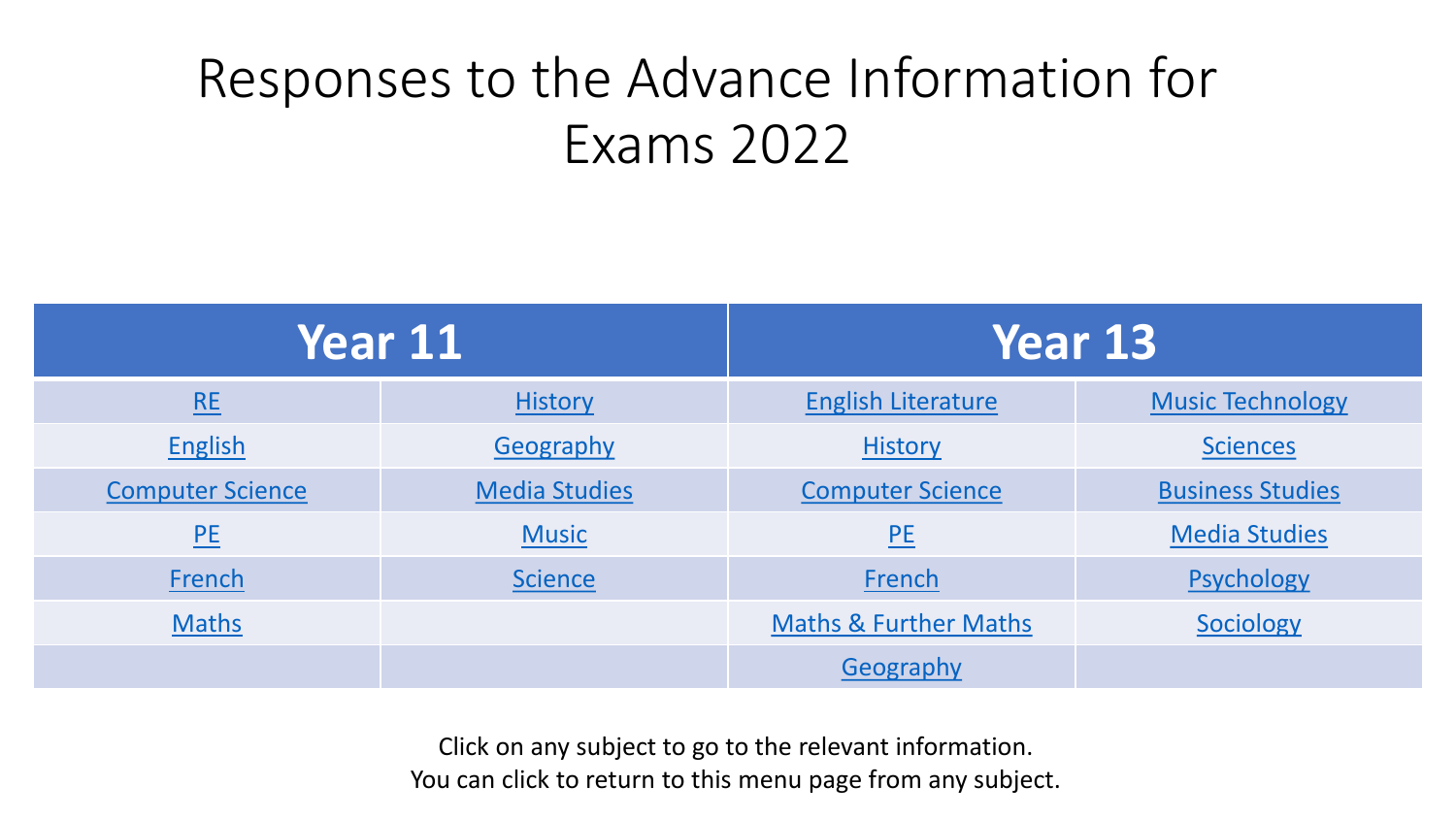<span id="page-1-0"></span>The implication is that we know the topic area for the 15-mark evaluation questions for each unit which amounts to 50% of the exam. These questions can be very open ended so difficult to fully predict and some can include spanning of topic areas. Therefore, no element of the course can be left out or not revised. Other questions have no guidance and could be on anything in that unit. Staff will continue course teaching as usual but and homework will reflect the advance information. Head of Department revision homework will remain the same to ensure planned revision of all areas. Period 7 will focus on students who performed badly in the areas covered by the advanced information topics.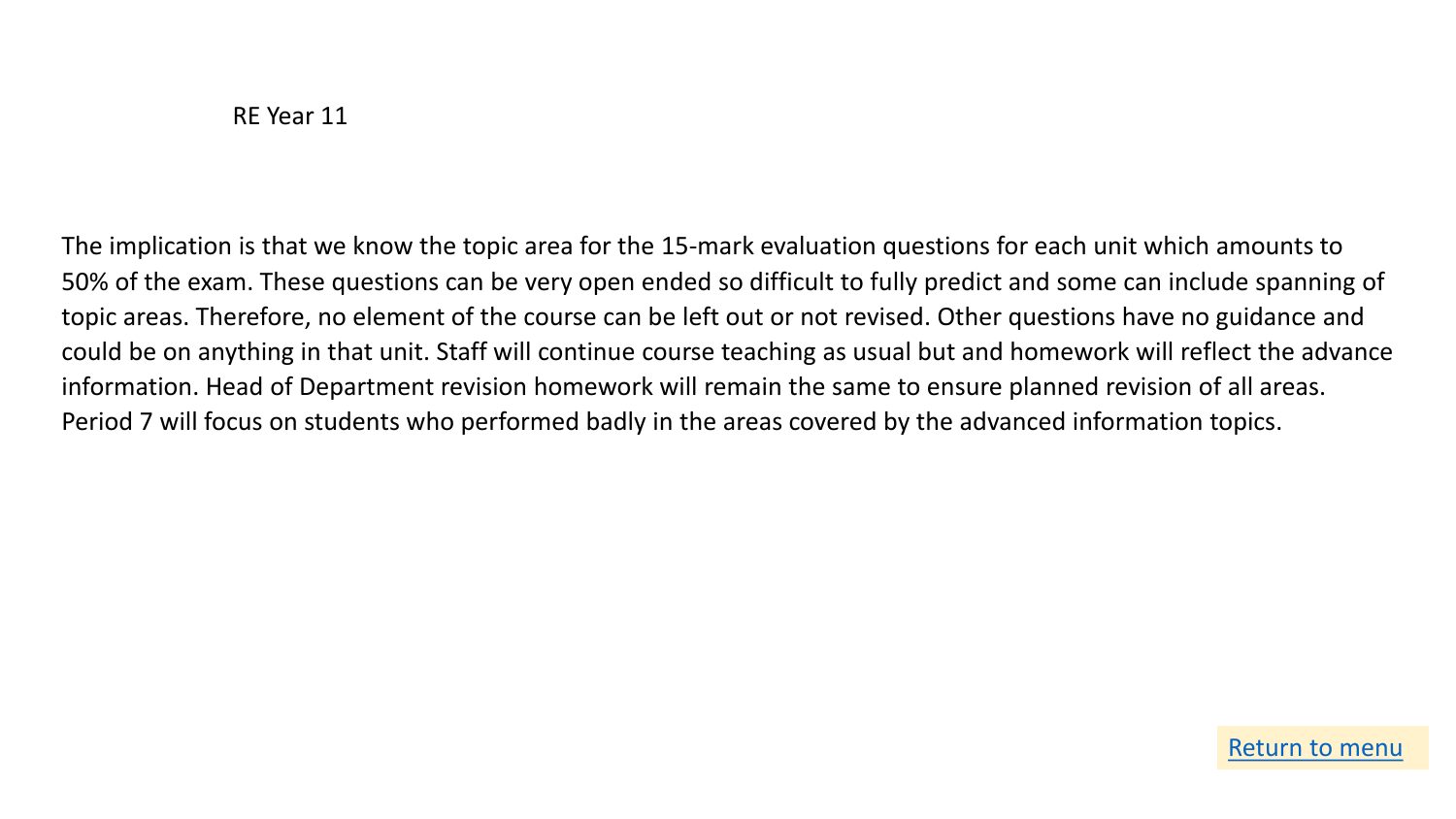<span id="page-2-0"></span>GCSE Literature: No further information than we already knew in September – a text has been cut from the exam so we are continuing with our curriculum map as before.

GCSE Language: No further information on paper 1. The only information on paper 2 is the form of writing they will be asked to write in – it will be an article. The students are well versed in this anyway as it was the form they wrote for their mock in December. We will not revise the other forms. We are focusing on the purpose of the writing, content and technical skills which underpin the marks awarded and this is no different to whether we had had the advance information or not. The only other information we have been given is the type of writing the reading material will be on paper 2 – autobiography and essay. The students are aware.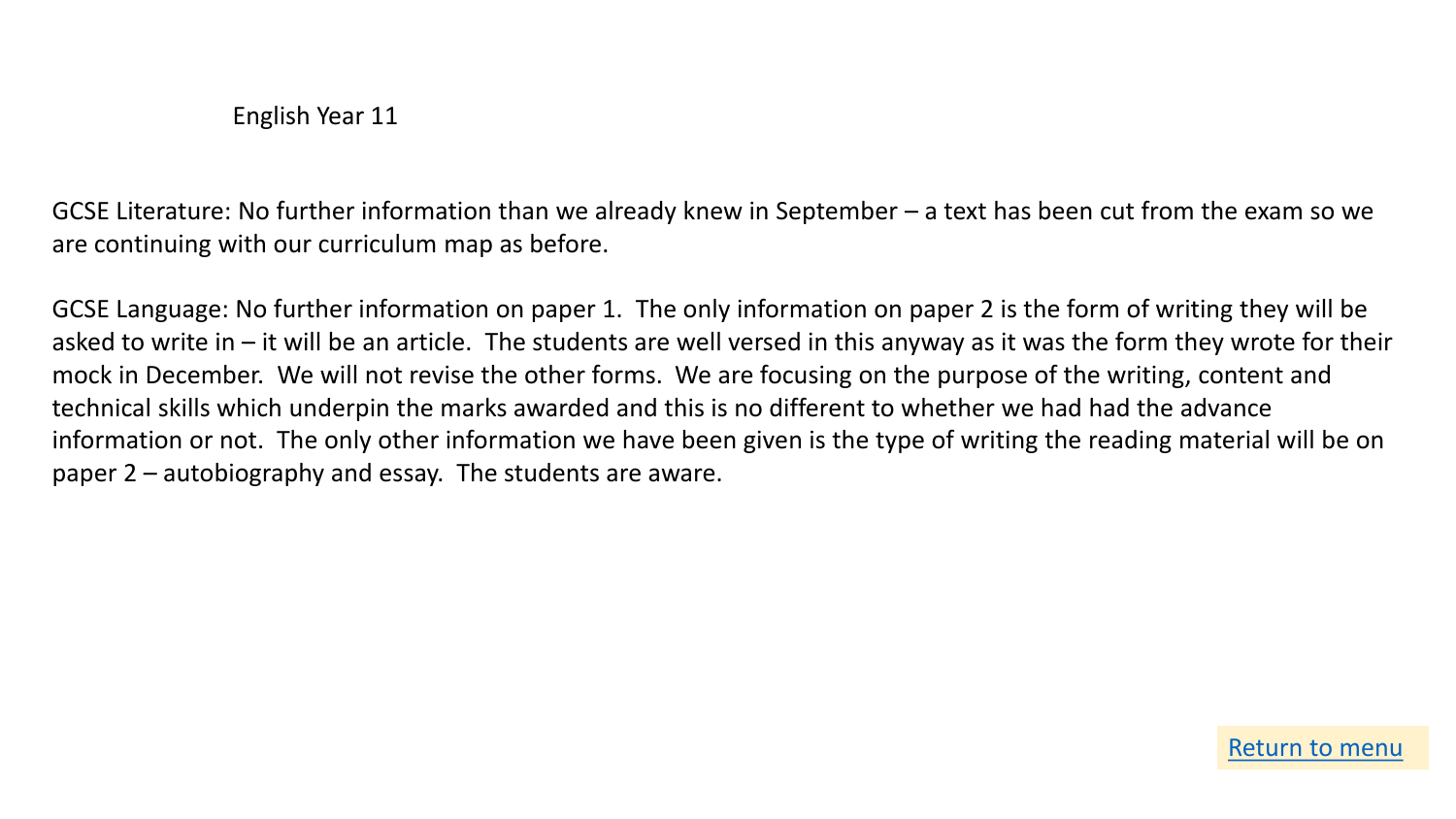<span id="page-3-0"></span>A Level Literature: No information on paper 2. Only advance information given on paper 1, section A Othello extract. We have been told the extract will come from act 1. This is useful only in practising with extracts from act 1: they will still need to revise and know the rest of the play for section B. The students are aware.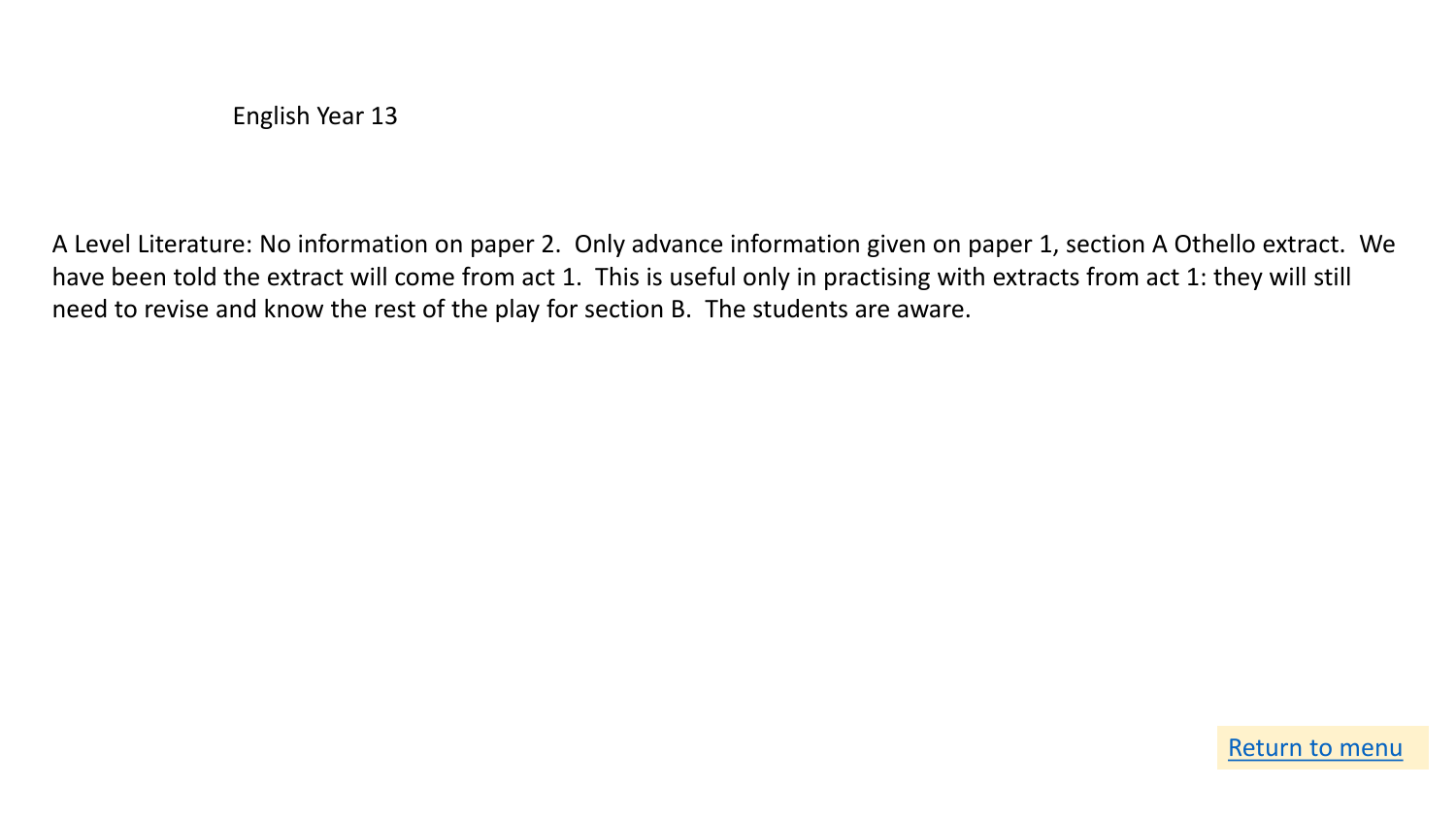Computer Science Year 13 and Year 11

<span id="page-4-0"></span>Following on from the topic list release Computer Science students are all being issued with a workbook of all past questions on the listed exam content for both papers. These will be used as revisits and homework tasks. This will give them valuable practice at exam questions on the key areas Once we have gone through quite a few the students will be provided with the matching answer books.

Period 7 revision sessions and in-class revision activities will be focussed on this.

Each week students are being set revision activities by each teacher which will be focussed on the examinable content.

All students have been given a hard copy of the advance information as well.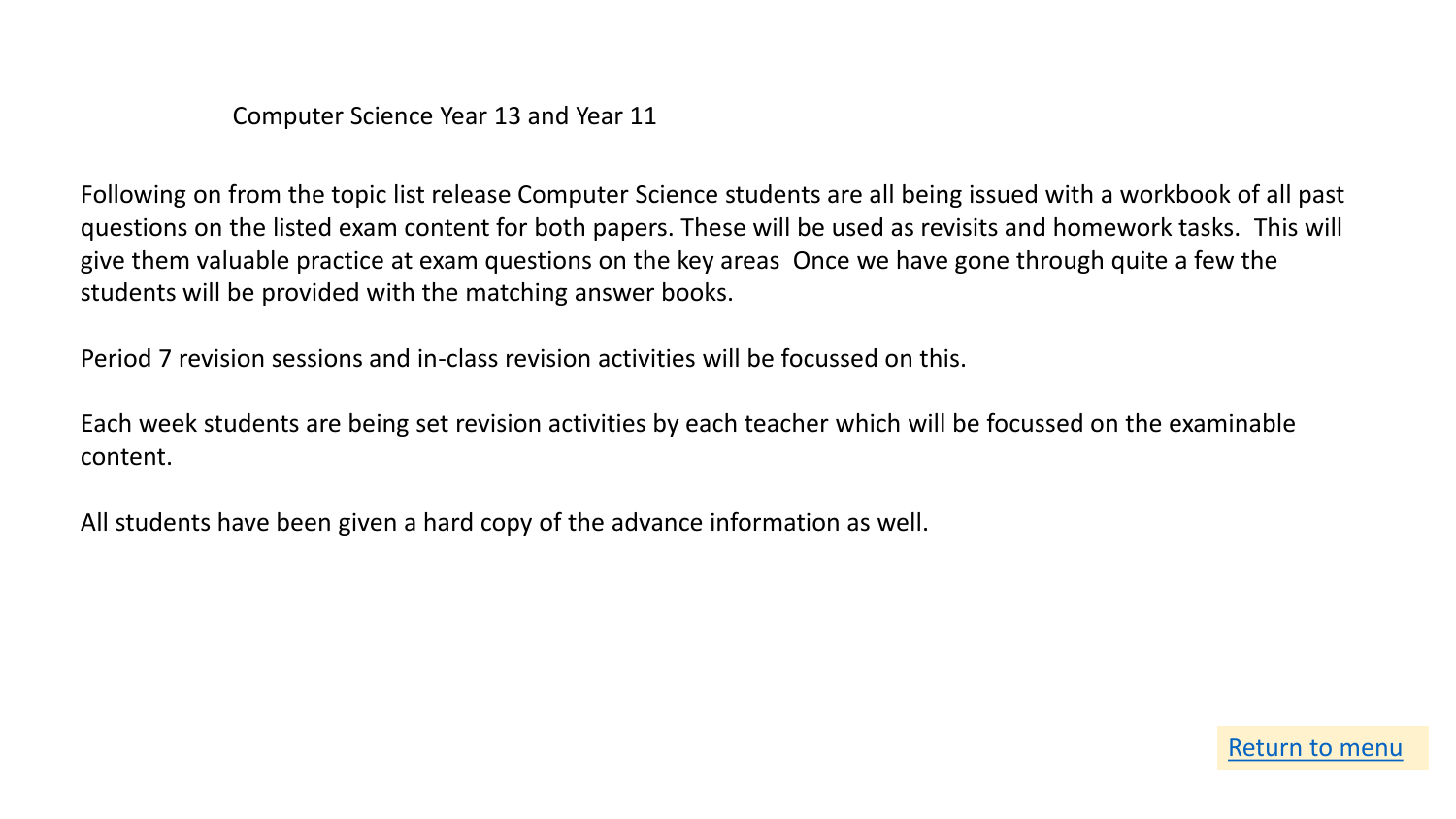PE Year 13 and Year 11

<span id="page-5-0"></span>The information released has been printed as a booklet and shared with the students, both in year 11 and 13. This has then been discussed with them to explain that all content from across the course can appear on the exam papers, but the advance information shared will be the only topics for higher value questions (questions worth 2 marks or more in GCSE, questions worth 4 marks or more in GCE).

Based on the advance information, we will now teach the entire specification, and weekly HOD homework will continue for the remainder of the revision duration (up to May half term) and include all exam materials from across the entire specification.

However, focussed revision done in period 7 will target only the advance information material. Additionally, we have advised students to focus the majority of their revision on the advance material.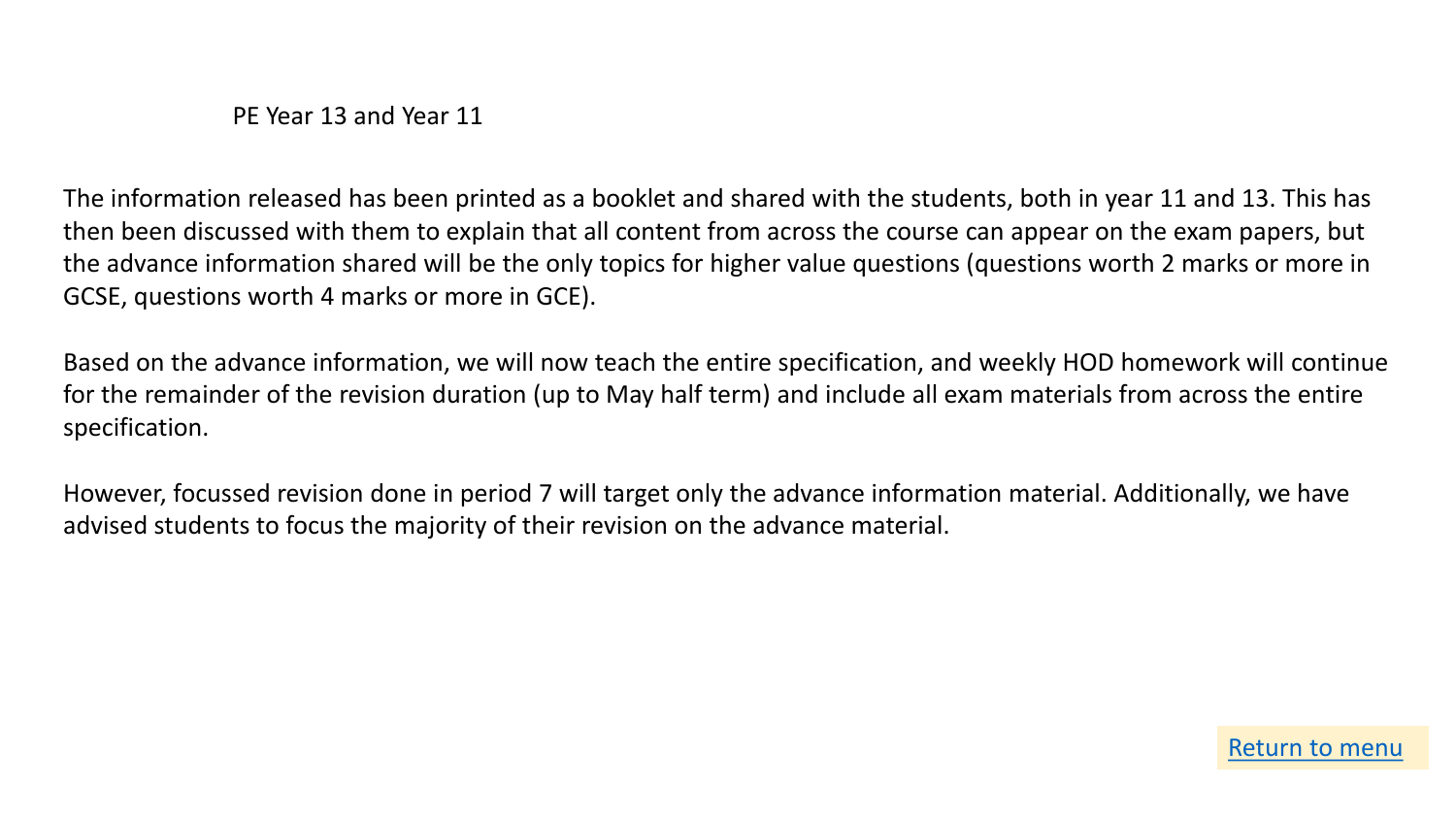<span id="page-6-0"></span>For French there have only been changes to the Writing Paper.

There is one full theme dropped for both foundation and higher pupils: theme 4 travel, holidays

However, for the translation section all 4 themes can be covered.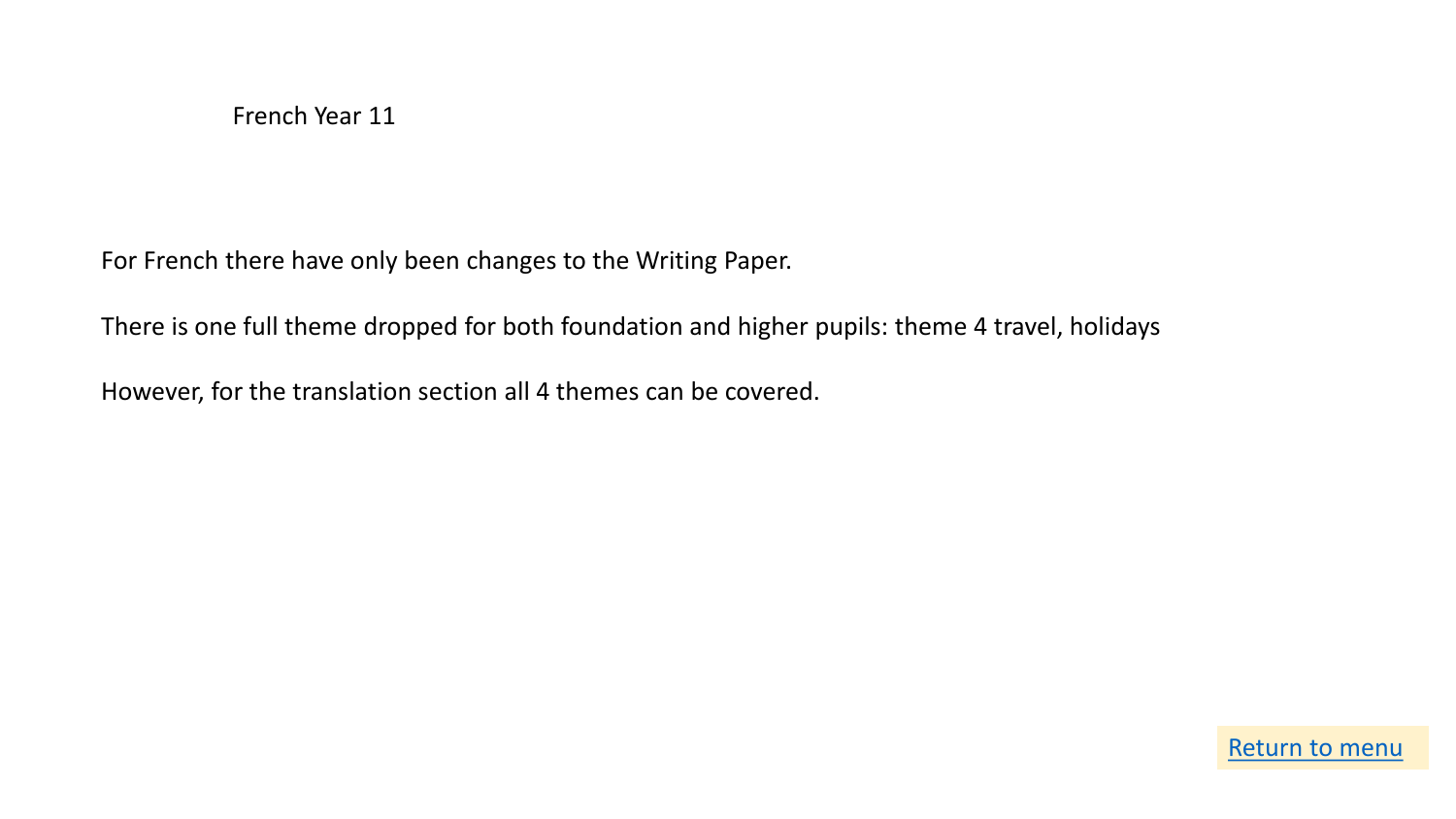<span id="page-7-0"></span>All that is changing is advanced notice of content within the themes for the Reading, Listening and Writing paper. It has given students an idea of focus for the speaking stimuli and or translation only.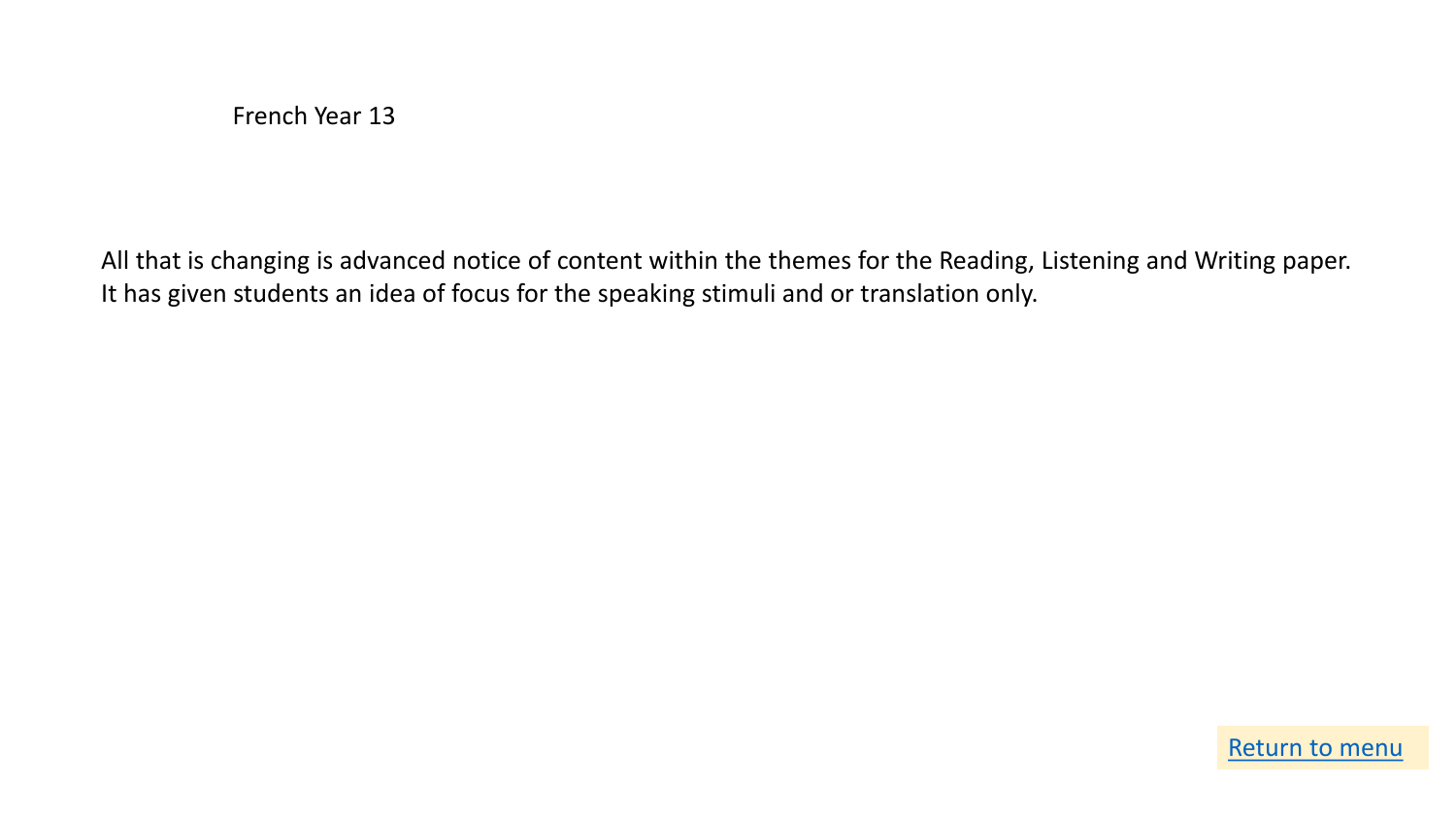<span id="page-8-0"></span>For History, there are no changes to exam questions either in terms of number of questions or styles. The exams themselves will be exactly as normal as of 2019.

However – for both Unit 1 (Britain 1603-1660) and Germany (1919-1963) they have stripped out a reasonably substantial part of the content.

For Britain, the content will now end at 1649, (essentially the King's execution), meaning the document question will now only cover something from 1646 to 1649 – anything after the execution up to 1660 and the Restoration will not now be covered.

Similarly, for Germany all content covering 1949 to 1963 has been removed, so that in effect means questions on the GDR / FRG, or a question (as in the recent mocks) comparing the two.

All students will be aware of this and have been given a print-out of the new content, printed from the OCR website.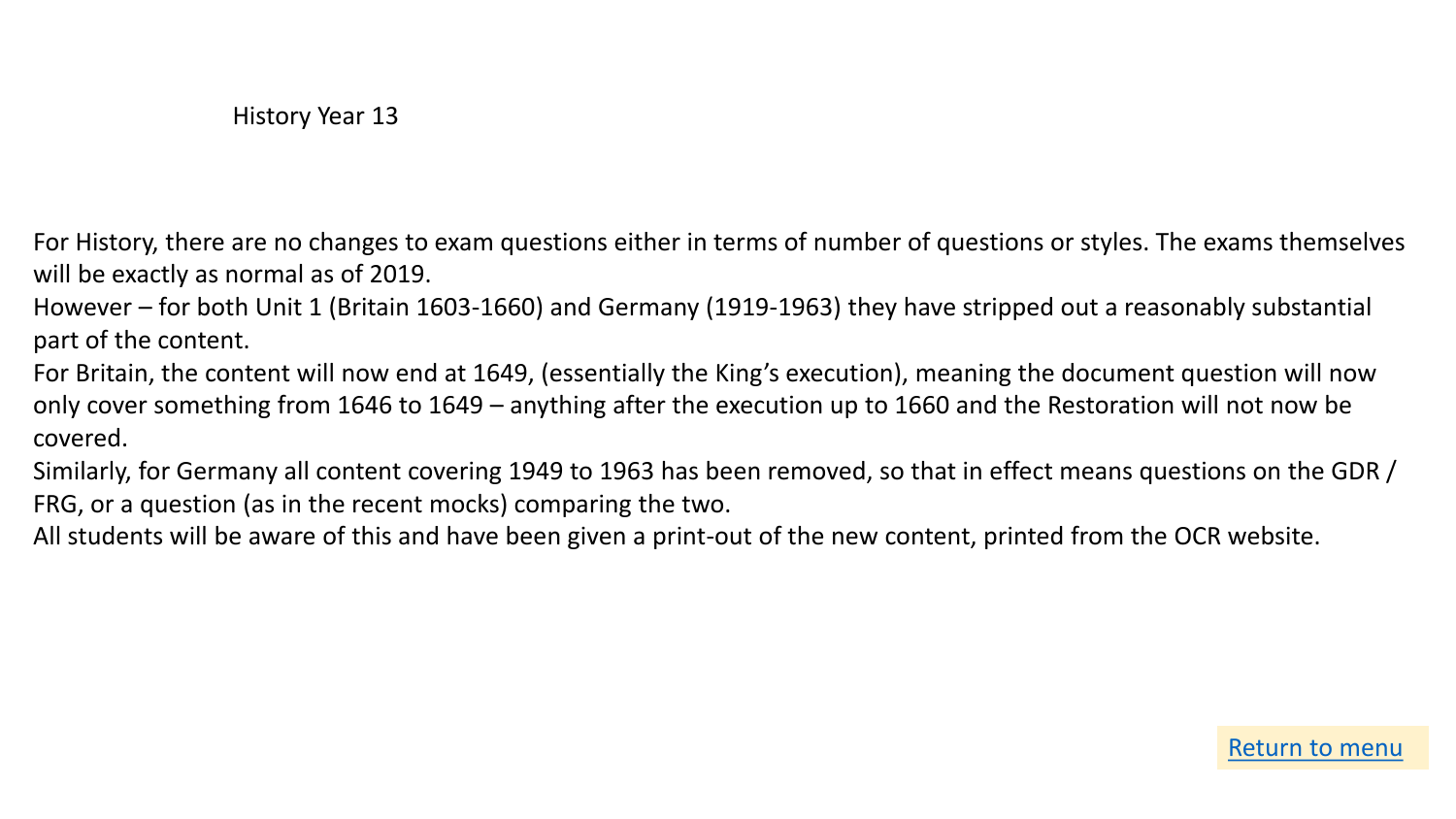<span id="page-9-0"></span>Year 11 is the same as was proposed last year, i.e. centres would decide which of the three "other" modules (International Relations is compulsory) they would enter students for. There are minor changes to papers to mean they are all an hour duration and worth 50 marks (IR is one hour fifteen). Students all fully aware.

At St Francis, students are doing the **USA module** and the **War & Society module** and are NOT doing the **Civil War / castles depth study**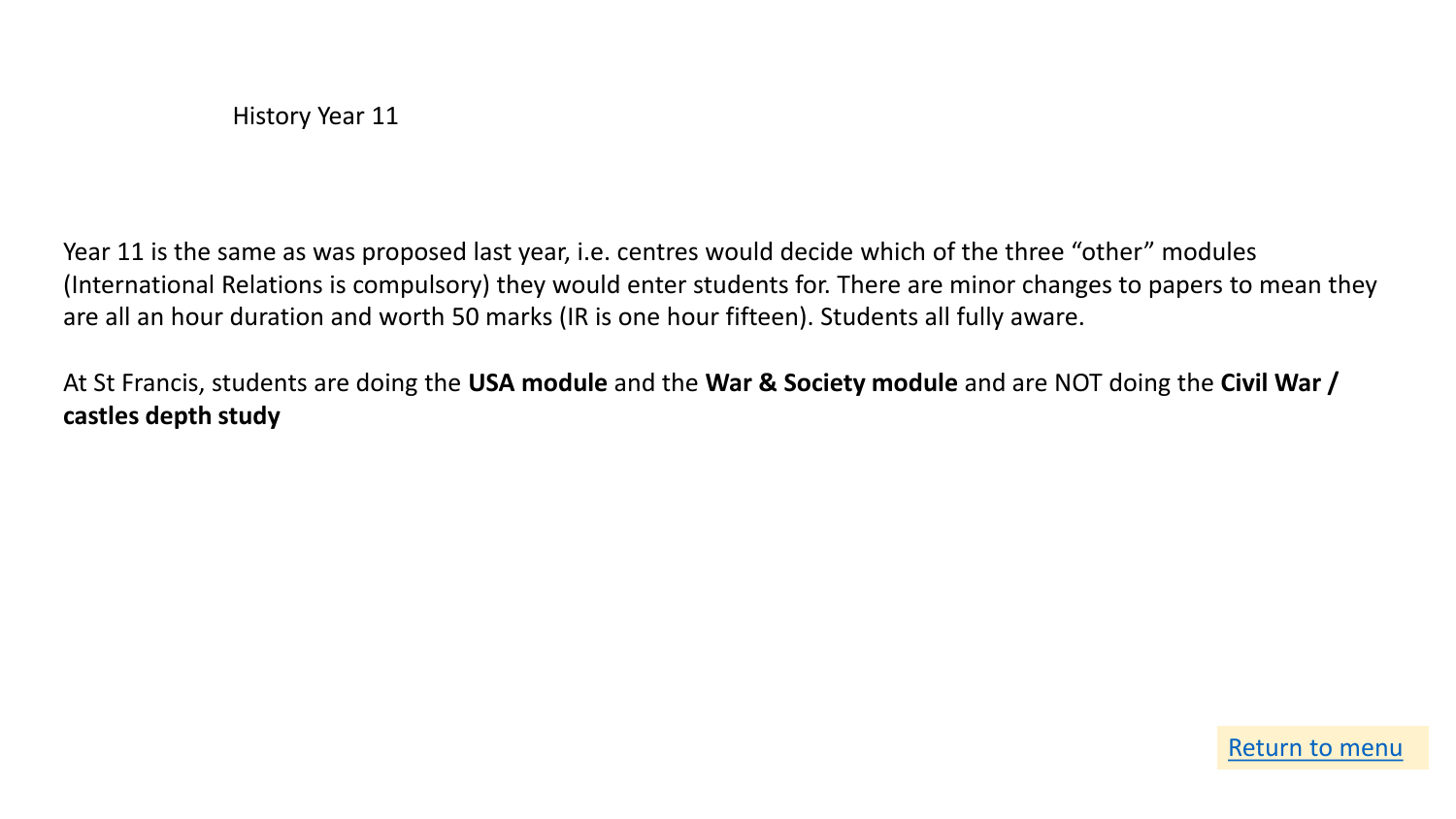<span id="page-10-0"></span>GCSE Maths(There is very little content removed from specification)

- Students will now know the topics for each paper which will aid revision for each paper.
- Use of<https://thegcsemathstutor.co.uk/> website who have developed videos and resources linked to the relevant topics for each paper prior to each exam. Students can watch videos which explain the topics covered on each paper
- All students have been given a copy of the formula sheet (this will now be made available when students do past papers in class)
- All students have been given the pre-release information from the exam board
- Pre-release material and formula sheet available on firefly
- Staff are adjusting their current revision plans (which were based on December mocks) to cover topics from the pre-release materials only.
- Students have been asked to highlight topics from the pre-release material which they feel they need additional teaching on to aid staff planning
- Period 7 revision based around pre-release material
- March mocks are based around the pre-release material to ensure as much of the content is covered in the two formal mock papers.
- From the mocks another script analysis will carried out to identify further topics for in class revision and period 7 revision. This analysis will be shared with students and used by staff.
- Period 7 students chosen from script analysis with appropriate topics being covered linked to pre-release material
- Weekly past papers to continue focussing on exam technique and using walking/talking mocks to feedback to students
- Topics to be shared with students prior to mocks similar to the June exams
- Regular revision tasks set for Higher and foundation students weekly on firefly linked to pre-release material.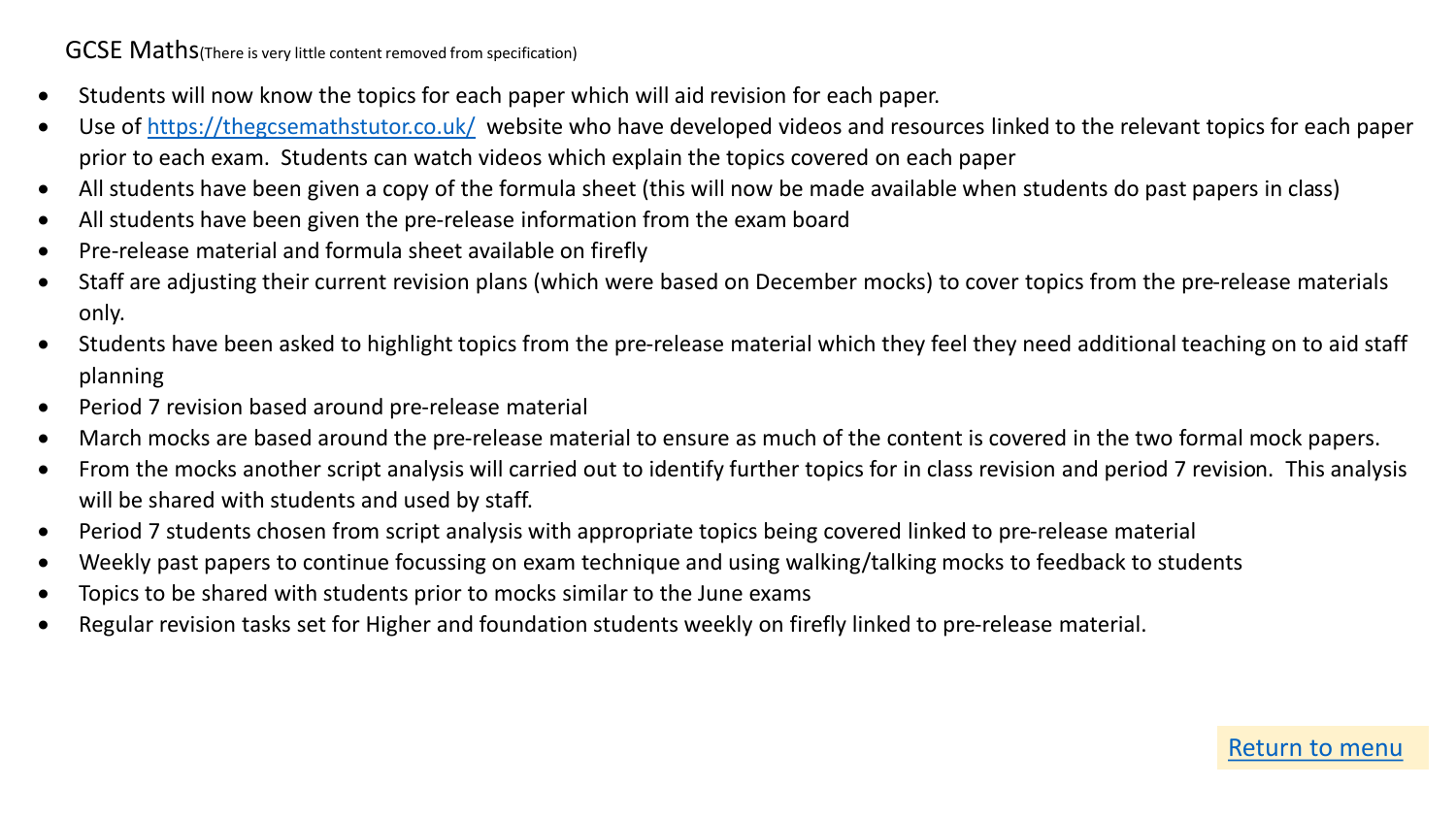<span id="page-11-0"></span>A Level/ Further Maths (There is very little content removed from specification)

- Revision guide purchased for A Level students which have exam practise
- All students have been given the pre-release information from the exam board (although most of the A Level spec is covered, not really anything missing)
- Pre-release material available on firefly
- Period 7 focussed around pre-release material
- Regular revision tasks set on firefly weekly for both Core and Applied linked to pre-release material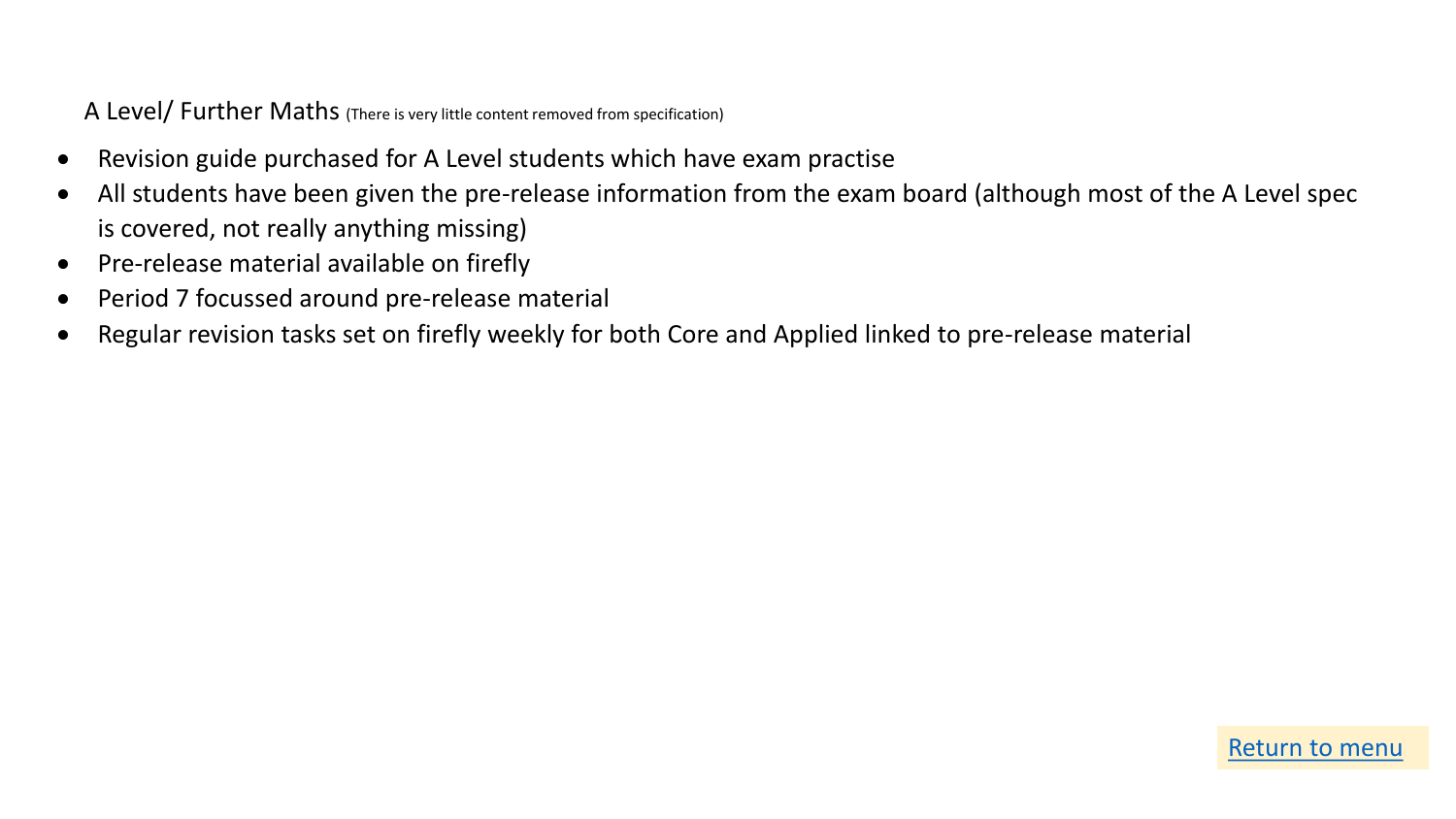<span id="page-12-0"></span>The advance information has shown that there has been a lot of removal of content in some units, such as the the Carbon and Water Cycles which is now just Carbon. Others have not had so much taken out. All students are given copies of the syllabus content for each of the 6 units. These clearly indicate the material that will be assessed.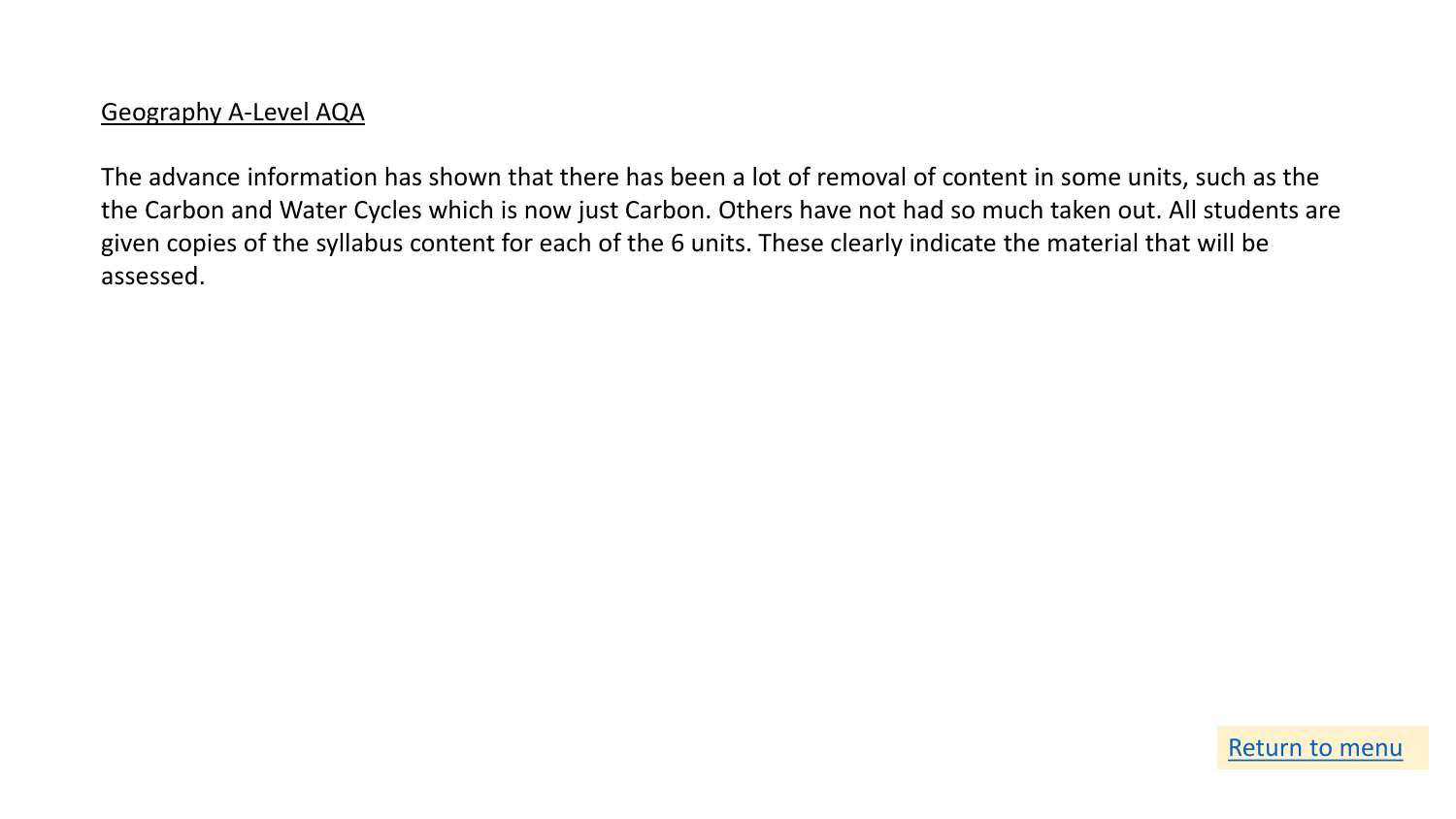#### <span id="page-13-0"></span>GCSE Geography OCR B

P1 will be 1hr long (shortened from 1hr 15)and will contain 3 sections (A, B and C)

- Section A will have 2 mandatory questions.
- Section B will have 3 options and students choose one we will tell students to choose Option B as this is the one that they have been taught. (Concern that it is difficult for them to distinguish between options and sections I think)
- Section C will have one question which is mandatory.

P2 will be 1hr long with 4 mandatory questions. P3 will be the normal 1hr30.

All staff are well aware of the changes.

The paper 1 will be the tricky one for students to understand. The examination board have produced a sample paper. This will be printed out for all students before Easter and very clearly explained and demonstrated how they should manage this situation in their examination..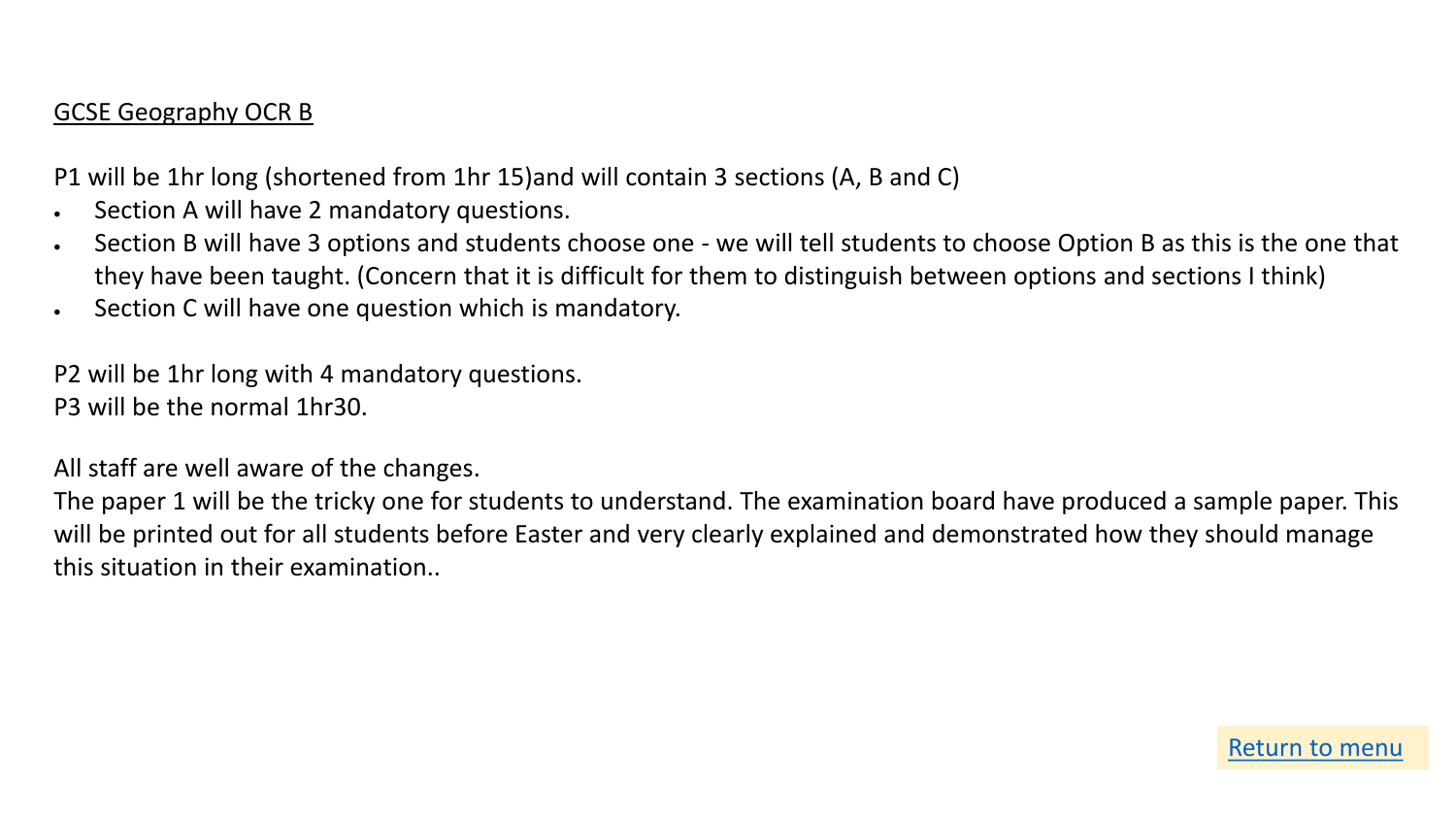<span id="page-14-0"></span>For Themes 2 and 3 of the A Level Business a workbook with all the calculations in that they need to know has been distributed to all students. They will attempt them as revisit activities and specific teaching will follow to ensure they have the knowledge and skills required should they come up as a 4 mark question.

Students have a workbook with past exam questions on each of the topics in the pre-release. After they have looked at the relevant calculations students complete the exam question using the generic ideas and tailoring that to the case study.

Where there are no questions from past exam papers, questions from the textbook/old resources are being used.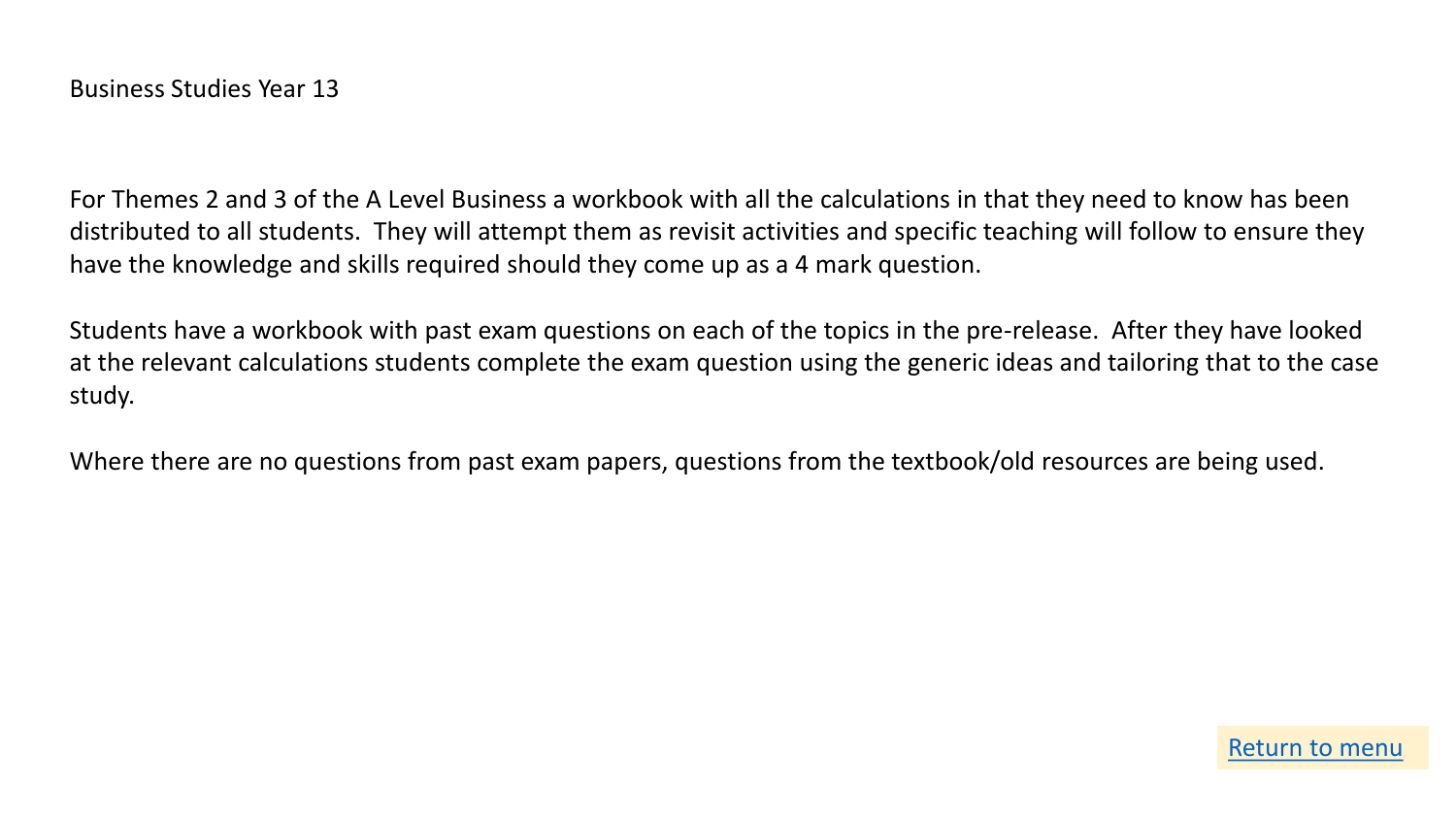# **A Level Media Studies**

<span id="page-15-0"></span>Advanced revision guidance for summer 2022 exams:

- Assessment of **all four areas of the theoretical framework and contexts** will still occur on both papers.
- Students will be expected to draw on knowledge, skills and understanding from across the specification when responding to synoptic questions.

#### **Revision should be focussed on the following workbooks:**

#### **Knowledge of the Conceptual Framework:**

- 1. Media Language: Print
- 2. Media Language: Audio-Visual
- 3. Media Representation
- 4. Media Audiences
- 5. Media Industries

#### **Knowledge of the following Close Study Product Workbooks:**

In addition, assessment of **unseen products** will still occur on both papers.

| <b>Exam: Media One</b> | <b>Theoretical framework focus</b>                                                                                                                                      | <b>Media Forms and set products (workbooks)</b>                                                                                                         |
|------------------------|-------------------------------------------------------------------------------------------------------------------------------------------------------------------------|---------------------------------------------------------------------------------------------------------------------------------------------------------|
| <b>Section A</b>       | Media Language<br>$\bullet$<br><b>Media Representation</b><br>$\bullet$<br><b>Media Contexts</b><br>$\bullet$                                                           | Advertising and Marketing - Maybelline 'That<br>Boss Life part 1' and Score<br>Music Video - Letter to the Free                                         |
| <b>Section B</b>       | Media Industries<br>$\bullet$<br>Media Audiences<br>$\bullet$<br>Media contexts<br>$\bullet$                                                                            | Film - Blinded by the Light<br>Radio – War of the Worlds and Newsbeat                                                                                   |
| <b>Exam: Media Two</b> |                                                                                                                                                                         |                                                                                                                                                         |
|                        | Media Language<br>$\bullet$<br><b>Media Representation</b><br>$\bullet$<br>Media Industries<br>$\bullet$<br>Media Audiences<br>$\bullet$<br>Media contexts<br>$\bullet$ | Magazine - Men's Health and Oh Comely<br>Online, social and participatory media - Teen<br>Vogue and The Voice<br>Television - The Missing and Witnesses |

#### [Return to menu](#page-0-0)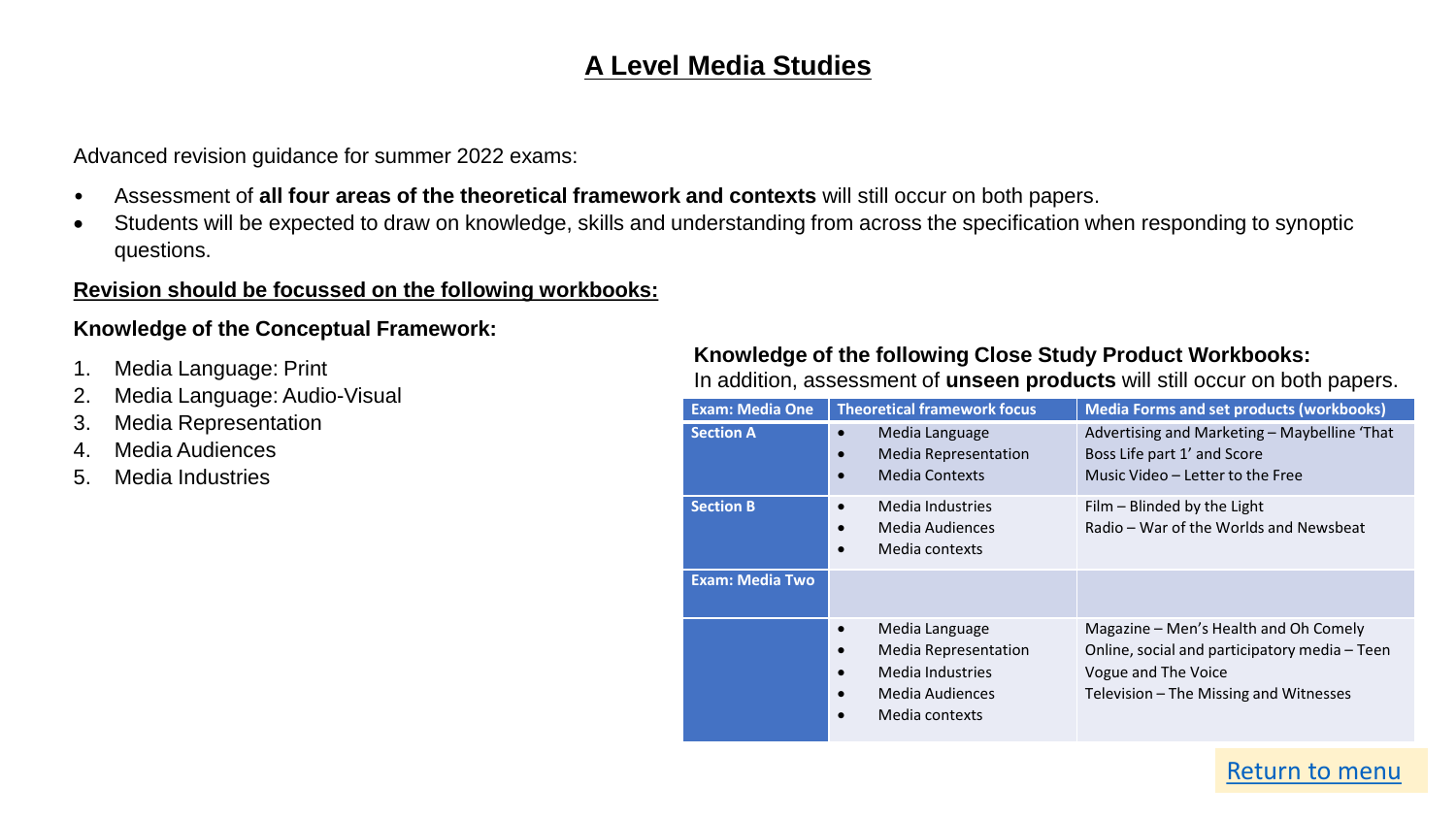# **GCSE Media Studies**

<span id="page-16-0"></span>Advanced revision guidance for summer 2022 exams:

- Assessment of **all four areas of the theoretical framework and contexts** will still occur on both papers.
- Students will be expected to draw on knowledge, skills and understanding from across the specification when responding to synoptic questions.

#### **Please focus your revision on the following workbooks:**

#### **Knowledge of the Conceptual Framework:**

- 1. Media Language
- 2. Media Representation
- 3. Media Audiences
- 4. Media Industries

Knowledge of the following Close Study Product Workbooks:

|                    | Theoretical framework focus                                                                          | <b>Media Forms and set products</b><br>(workbooks)                                           |  |
|--------------------|------------------------------------------------------------------------------------------------------|----------------------------------------------------------------------------------------------|--|
| Exam:<br>Media One |                                                                                                      |                                                                                              |  |
| Section A          | Media Language<br>٠<br>Media Representation<br>Media Contexts                                        | Magazine - Tatler<br>٠<br>Advertising and Marketing -<br>Galaxy                              |  |
| Section B          | Media Industries<br>Media Audiences                                                                  | OSP/Video Games - Lara Croft<br>٠<br>Go<br>Music Video - One Direction and<br>Arctic Monkeys |  |
| Exam:<br>Media Two |                                                                                                      |                                                                                              |  |
| Section A          | Media Language<br>٠<br>Media Representation<br>Media Industries<br>Media Audiences<br>Media contexts | Television - Class (screened<br>٠<br>extract) and Dr Who                                     |  |
| Section B          | Media Language<br>٠<br>Media Representation<br>Media Industries<br>Media Audiences<br>Media contexts | Newspapers - Daily Mirror and<br>٠<br>The Times                                              |  |

In addition, assessment of an unseen product will still occur on Paper One.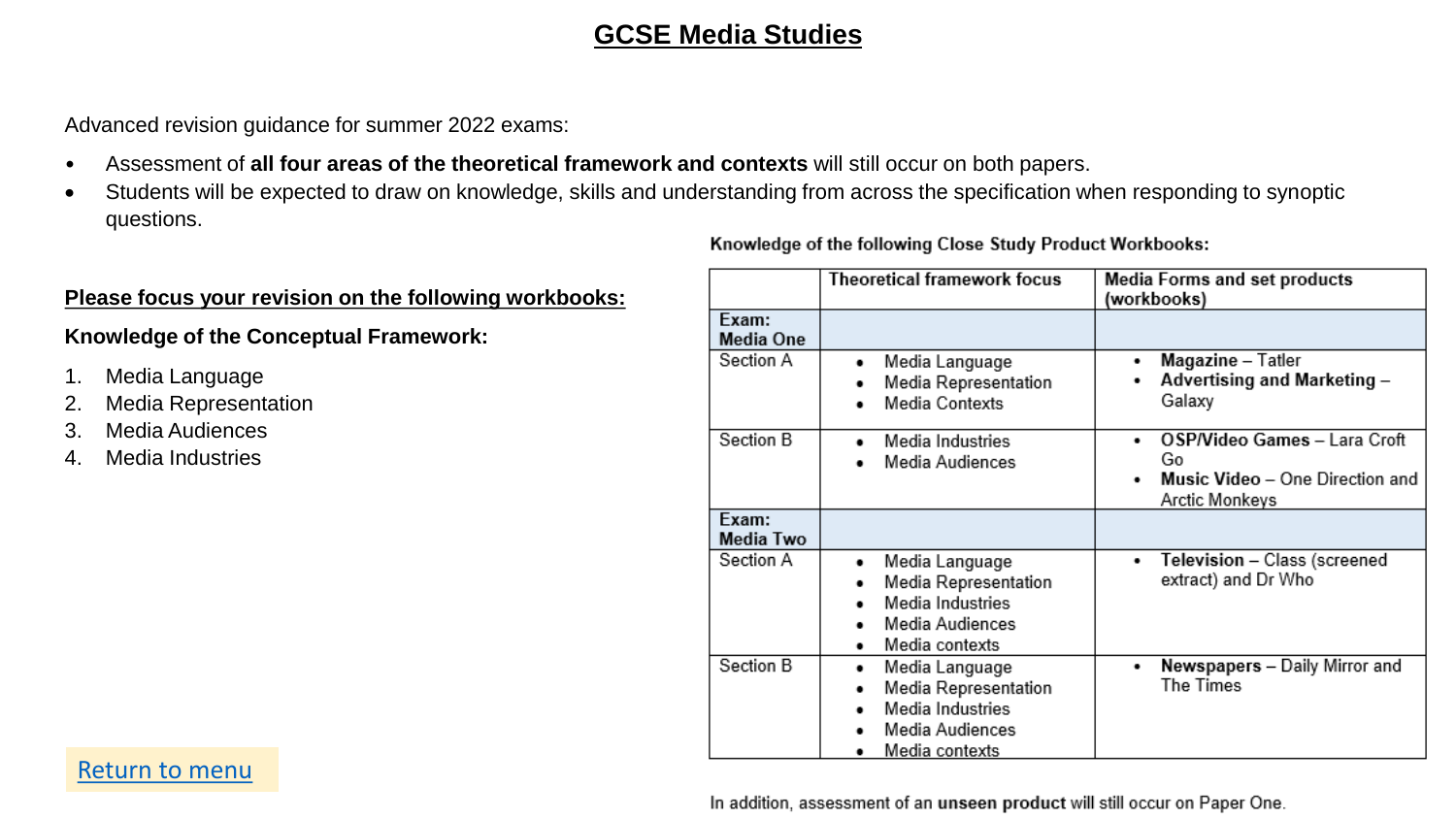# <span id="page-17-0"></span>*A Level Psychology – AQA*

#### *Advanced information June 2022*

- The full specification will be covered in class. This will be completed by the end of term two (April 2022).
- There is no advanced information for Research Methods due to the integrated nature of the content across the exam papers.
- Students are aware that all content must be covered so that they can draw on knowledge, skills and understanding from across the specification, and that credit will be awarded for doing so.
- Focus for revision inside the classroom will be the below listed topics. Students are advised to continue to revise the full specification outside of the classroom and materials for a variety of topics can be found on Firefly under the A Level daily revision task.

| Paper 1<br><b>Introductory topics in Psychology</b> | Paper 2<br><b>Psychology in Context</b>              | Paper 3<br><b>Issues &amp; Options in Psychology</b>        |
|-----------------------------------------------------|------------------------------------------------------|-------------------------------------------------------------|
| <b>Social Influence</b>                             | Approaches                                           | Issues and debates                                          |
| <b>Obedience</b>                                    | Behaviourist approach<br>$\overline{\phantom{a}}$    | Free will vs determinism                                    |
| Resistance to social influence,                     | Psychodynamic approach<br>$\overline{\phantom{a}}$   | Idiographic vs nomothetic<br>$\overline{\phantom{a}}$       |
| <b>Minority influence</b>                           | Humanistic approach<br>$\overline{\phantom{a}}$      | <b>Ethical implications</b><br>$\qquad \qquad \blacksquare$ |
| <b>Memory</b>                                       | Biopsychology                                        |                                                             |
| MSM model, STM, LTM                                 | Nervous system<br>$\overline{\phantom{a}}$           | Relationships                                               |
| <b>WMM</b>                                          | Neurotransmission<br>$\overline{\phantom{a}}$        | Theories of romantic relationships                          |
| <b>Eyewitness testimony</b>                         | Localisation of function<br>$\overline{\phantom{a}}$ | Virtual relationships                                       |
| <b>Attachment</b>                                   | Studying the brain<br>$\overline{\phantom{a}}$       |                                                             |
| <b>Animal studies</b>                               |                                                      | Schizophrenia                                               |
| <b>Learning theory</b>                              | Research methods                                     | Psychological explanations                                  |
| <b>Strange Situation</b>                            | No advanced information<br>$\overline{\phantom{a}}$  | Drug therapy<br>$\overline{\phantom{a}}$                    |
| <b>Attachment and relationships</b>                 |                                                      | Psychological therapies<br>$\overline{\phantom{a}}$         |
|                                                     |                                                      | Interactionist approach<br>$\qquad \qquad \blacksquare$     |
| Psychopathology                                     |                                                      |                                                             |
| <b>Definitions</b>                                  |                                                      | Aggression                                                  |
| <b>Behavioural approach &amp; phobias</b>           |                                                      | Neural and hormonal mechanisms                              |
| The biological approach & OCD                       |                                                      | Media influences<br>$\qquad \qquad \blacksquare$            |

#### [Return to menu](#page-0-0)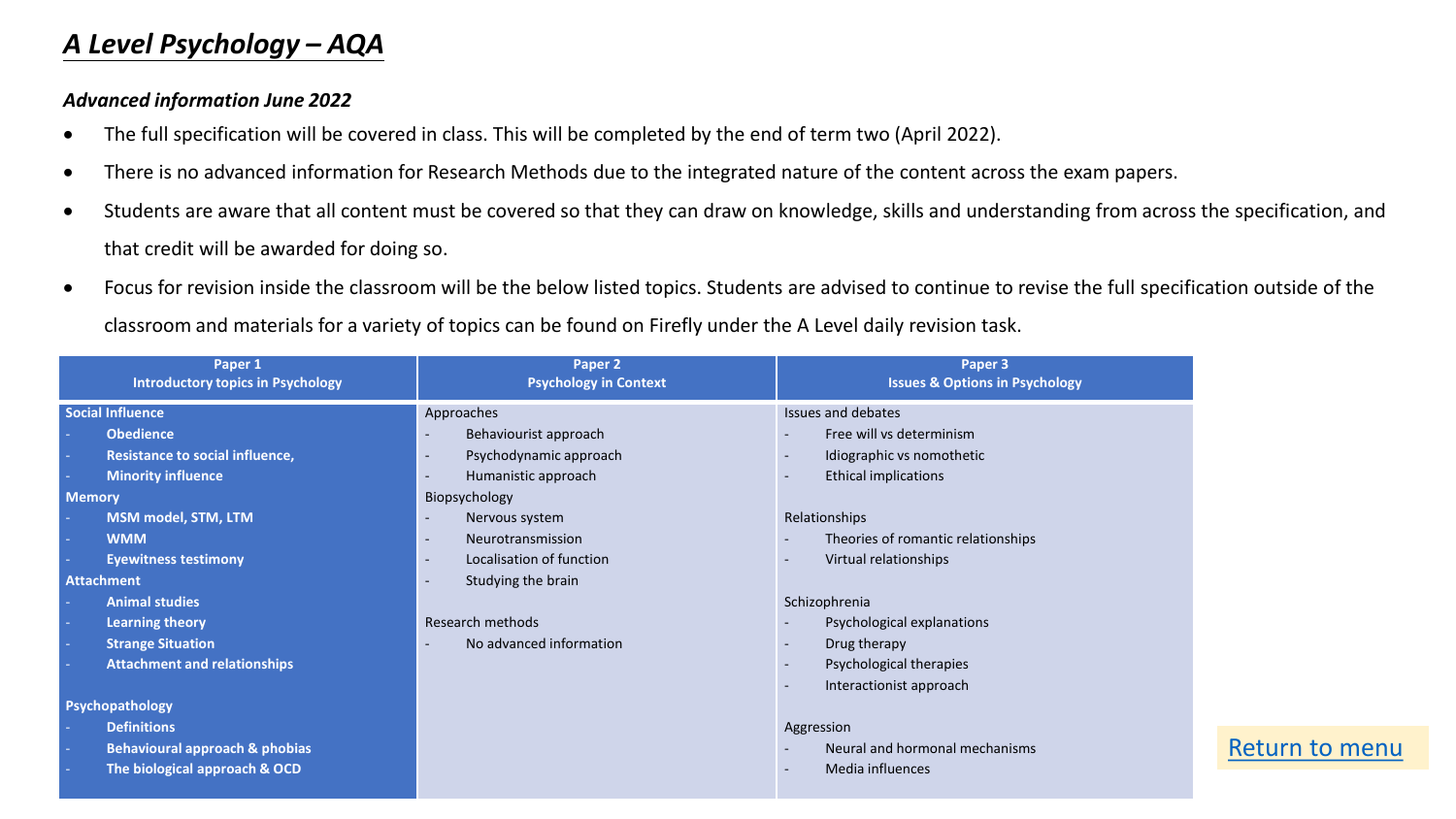# <span id="page-18-0"></span>Sociology Summer Exams Advance Information

The advance information covers higher tariff questions (those worth more than 15 marks) in Paper 1 and p

Paper 3. Lower tariff questions (those worth up to and including 15 marks) and synoptic questions may assess content which is not identified in this advance information.

How the advance information affects each section of papers 1 and 3 has been communicated to the students.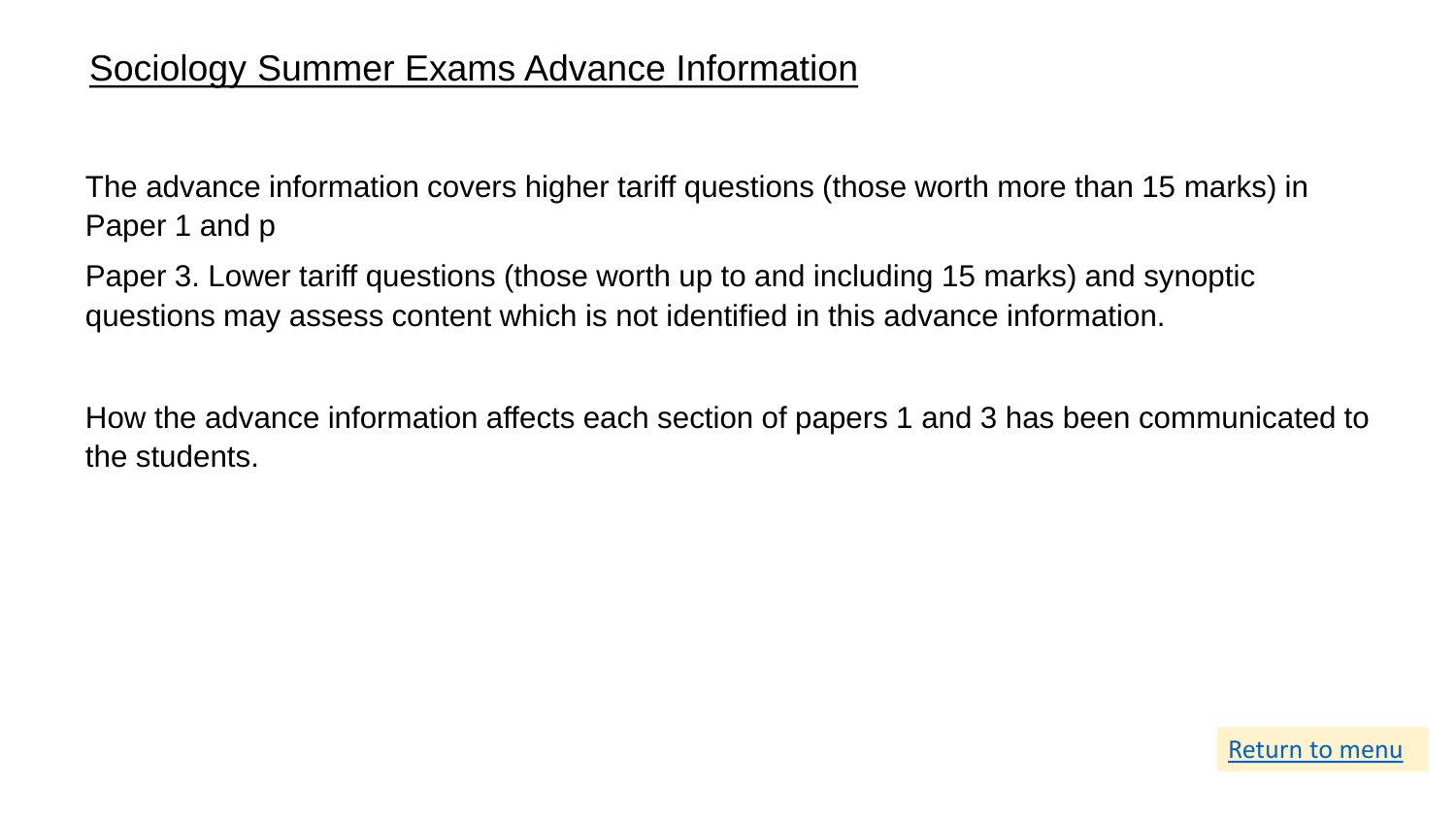### <span id="page-19-0"></span>**Advance information has included the following details for GCSE music**

Only 7 of the 8 set works will be included in the Section A paper of the examination and this means that one of the pieces (**Samba em Preludio**) can be covered in less detail – however this set work had already been studied by our students in some form. It will mean that we can cut back on the testing and preparation for testing of questions relating to this set work.

**Musical dictation** with only be expected in the **treble clef**, this will mean more time can be spent working on musical examples only in this clef and not having to spend time working with bass clef study for aural work.

We are now aware that Unfamiliar Area of study will be **Fusions** and can spend extra time deep diving into fusion music – there will be a new booklet generated on this topic and more time spent on this area then would normally be delivered. Section B Set work and Area of study compare and contrast Question will be focussed on **Music for Stage and Screen (S Schwartz: Defying Gravity)** and again we can spend more time in class and during testing phases and examinations preparing for this.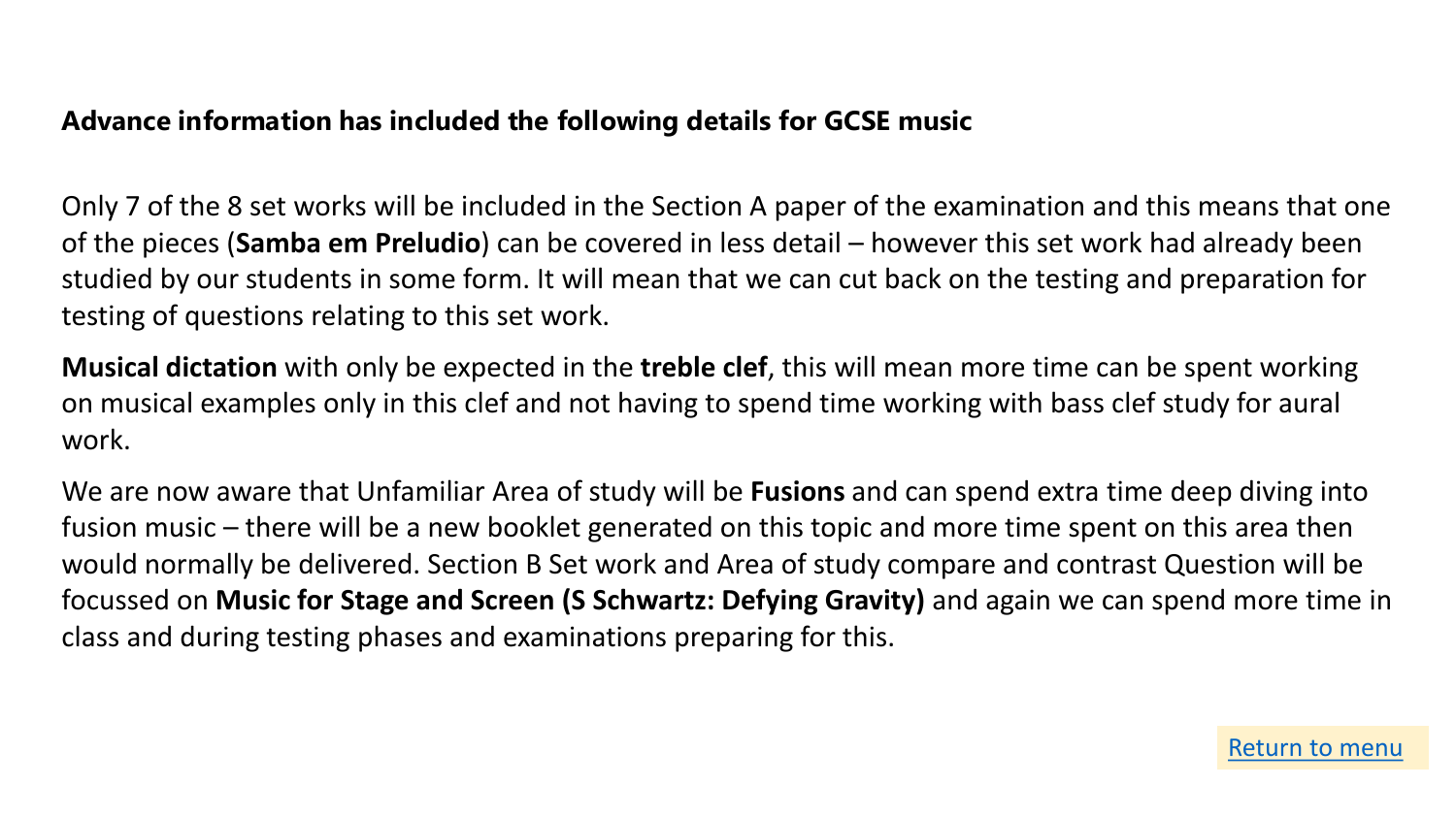# <span id="page-20-0"></span>**Advance information has included the following details for A Level Music Technology**

We have been made aware of the key topics of focus for high mark questions, this includes:

- Large-scale analogue multitrack (c.1969–1995)
- Digital audio workstations (DAW) and emerging technologies (c.1996–present day)
- Reverb
- Capture of sound
- Sampling
- Dynamic processing
- EQ
- Effects

All of these areas have already been studied so far but the advance information means that we can fine tune and hone in on examination style questions and preparation for these areas. We will be revisiting these areas in homework tasks and in the classroom and there will be extra material and examination experience (testing phases) relating to these high mark areas.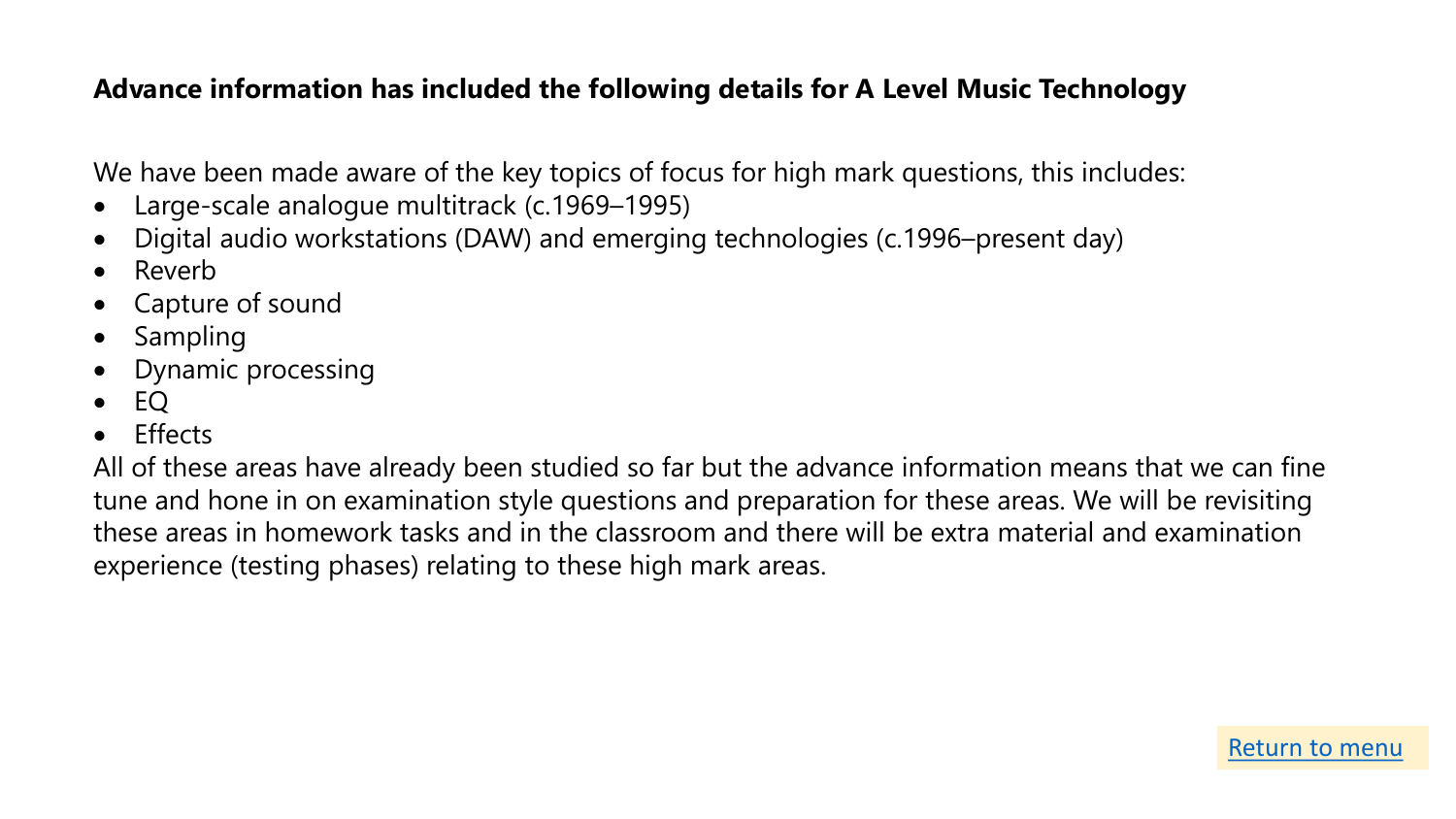#### <span id="page-21-0"></span>**Year 11 Science**

- All students have been given hard copies of the advanced information, specific to them.
- Students have been briefed in lessons and a video has been sent out on firefly which shows students how to use the lists against the specification.
- Half term  $\rightarrow$  Easter. Continue to complete the whole course as many topics left to teach are on the advanced information list. The  $2<sup>nd</sup>$  mock papers to be created to mirror the advanced information list.
- Easter  $\rightarrow$  Exam Masterclasses/Re-teach based on advanced information list.
- Period 7 and morning intervention, target underperforming students. Focus on topics on advanced information list.
- Firefly, page to be created where students can access exam questions specific to advanced information list, link to bbc bitesize and links to required practical videos.